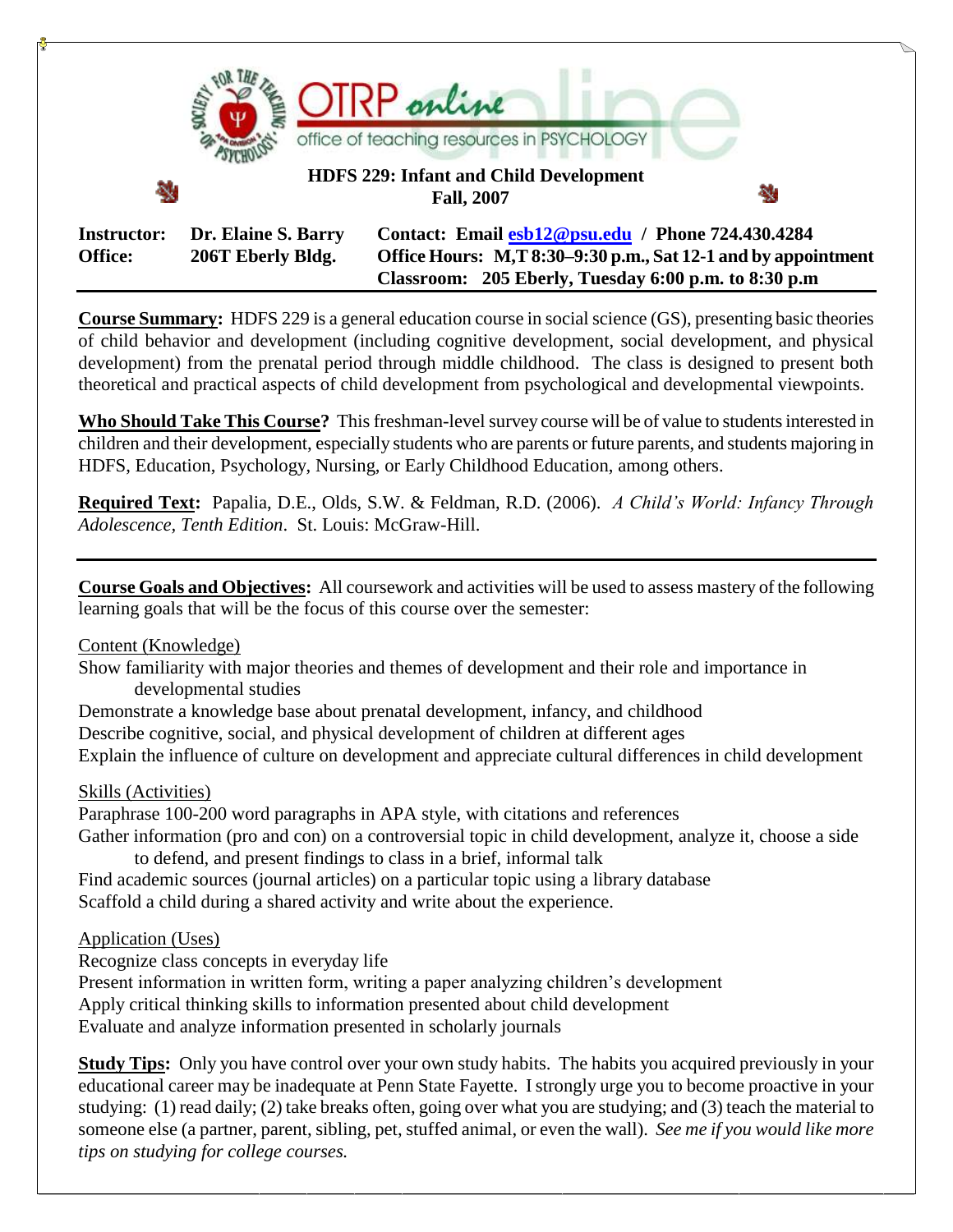

Students should understand that developmental psychology is a science with a large and rich research base. Accordingly, we will use this research to understand development, rather than personal experiences, casual observations, opinions, thoughts, feelings, biases, or beliefs. Although each individual has a unique pattern of growth and development, overall, human development is orderly and predictable and therefore capable of being understood through scientific principles and methodology.

**Assignments:** There will be brief weekly quizzes on assigned reading, in-class group activities, and written papers due during the semester. More details regarding these assignments will be given before the drop date. Because dates for all assignments are known, **late papers will not be accepted without approval from me.**  (Underline this sentence and show it to me for 1 extra credit point, but this opportunity expires 9/10/07).

**Exams:** There will be three unit exams during the semester, the last of which is the final exam. Tests are primarily multiple-choice and essay. IF it is absolutely necessary for you to miss an exam, and you make arrangements ahead of time, you may take an exam *before* the scheduled exam. **Make-up exams will only be given in documentable circumstances, and they will be scheduled during my office hours.**

**Student Participation:** Students are expected to participate in group activities each week and to take part in class discussion whenever they feel comfortable. *As we get to know each other through the semester, I hope to hear from each of you in class discussion*.

# **IMPORTANT: Turn phones to SILENT before coming to class and DO NOT TEXT in class.**

**Class Attendance:** Students will be responsible for all information, materials and assignments given during each class period including quizzes and exams. Much of the material to be covered in the lectures supplements the textbook and does not appear in the textbook. Therefore, test questions will represent material from class and the text. If you find it absolutely necessary to miss class, it is strongly suggested that you obtain the day"s notes from a classmate. ATTENDANCE is IMPORTANT! Class attendance will be taken each day. If three (3) or more classes are missed during the semester, you may be asked to drop the course because too much material would be missed.

**Contacting Me:** The best way to get in touch with me is to come up after class and see me. This is also the best way to make an appointment with me. *In addition, I hope each of you will visit me at least one during my office hours this semester*. Emailing is also acceptable, but MAKE SURE TO USE GOOD EMAIL ETIQUETTE – see page 4 of this syllabus. If you call, please leave a message on my voicemail if I am not in.

**Statement on Special Needs:** The Pennsylvania State University adheres to all applicable federal, state, and local laws, regulations, and guidelines with respect to providing reasonable accommodations for students with disabilities. Students should register with Disability Services, contact liaison Tammy Henderson, 724-430- 4531, [tlk198@psu.edu,](mailto:tlk198@psu.edu) and contact their instructors in a timely manner to arrange for appropriate accommodations.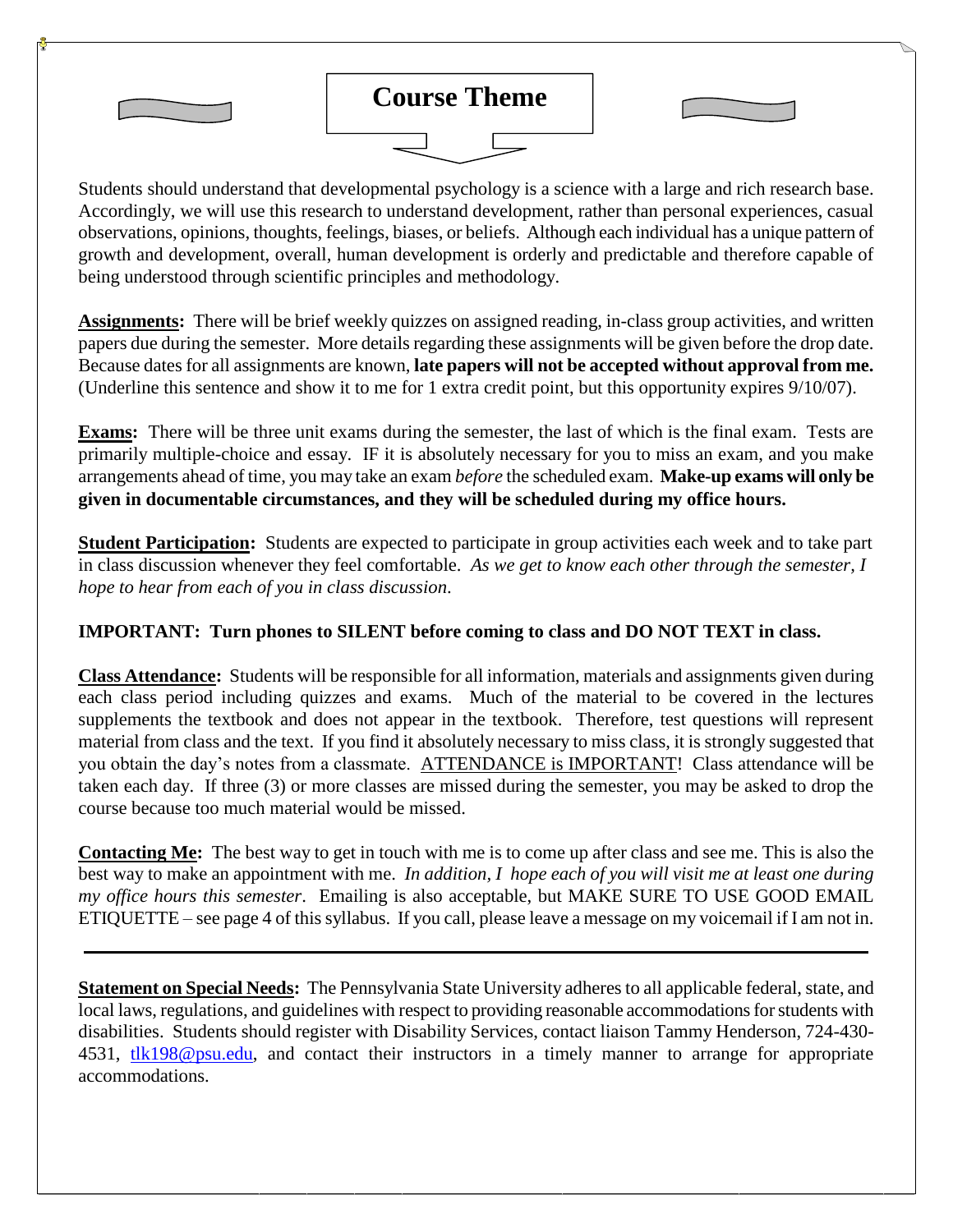**Grading:** Final grades will be based on quiz and exam scores, grades on written assignments and papers, and in-class group activities. Final grades will be based on a percentage of total possible points earned (90%=A, 80%=B, 70%=C, 60%=D, 59% and below = F) and will be assigned as A, B, C, D, or F (no pluses or minuses will be given). **IMPORTANT:** Keep all graded work that is returned to you until after final grades have been posted.

I strive to write assignments that help students understand course material better AND enable me to become informed about the depth and quality of your understanding so that I can adequately evaluate your learning. Course work (including quizzes and exams) should also allow me to 1) assess how you perform on specific assignments or material, and 2) determine your strengths and weaknesses. I plan for student successes, not promoting failures: A variety of opportunities for demonstrating knowledge provides a better chance that one or more of these methods will highlight one of your strengths. By examining your pattern of grades as they are distributed on the chart below, you will be able to see where your strengths and weaknesses are. *I invite you to visit me during the semester to discuss strategies for doing better in any areas of weakness or to let me congratulate you on areas of strength!*

| <b>Evaluation</b> | <b>Purpose</b>                                         | <b>How Often?</b>       | <b>How Many?</b>                 | <b>Points</b>   |
|-------------------|--------------------------------------------------------|-------------------------|----------------------------------|-----------------|
| Format            |                                                        |                         |                                  | <b>Possible</b> |
|                   | To evaluate understanding and application of course    |                         |                                  |                 |
| Unit Exams        | material through multiple choice and short essay       | Approximately monthly   | 3 @ 50 points each               | 150             |
|                   | questions                                              |                         |                                  |                 |
|                   | To describe, explain, predict and promote optimal      | Middle and end of       |                                  |                 |
| Written           | child development by analyzing a scaffolding           | semester – see calendar | 2 @ 25 points each               | 50              |
| Papers            | interaction with a child; To demonstrate the           | for due dates           |                                  |                 |
|                   | application of concepts learned throughout the course  |                         |                                  |                 |
| Quizzes           | Questions drawn from reading only to make sure you     | Weekly                  | Must do 10 @ 5 points each       | 50              |
|                   | read the text before coming to class                   |                         |                                  |                 |
|                   | To promote active learning of material and practice    |                         | Must do 8 @ 5 points each, plus  |                 |
| Group             | critical thinking skills while working collaboratively | Weekly                  | the Controversy Activity which   | 50              |
| Activities        | with fellow students toward a common goal              |                         | is 10 points and is not optional |                 |
| Assignments       | To promote critical, deep thinking about material and  | Weekly                  | Must do 10 @ 5 points each       | 50              |
|                   | application of concepts learned throughout the course  |                         |                                  |                 |
|                   |                                                        |                         | <b>TOTAL POINTS POSSIBLE</b>     | 350             |

**Extra Credit:** Extra credit opportunities will be explained in a separate handout. There is a limit of 8 extra credit points for the semester. In addition, spontaneous extra credit opportunities will sometimes arise during class. At that time, the class will be told of the opportunity, which must always be completed within one (1) week to earn the point(s), but you must be present when they are announced to be able to earn these points. These spontaneous opportunities make it possible to earn more than 8 extra credit points during the semester, but **NOTE** that these are the ONLY ways to get extra credit in this class.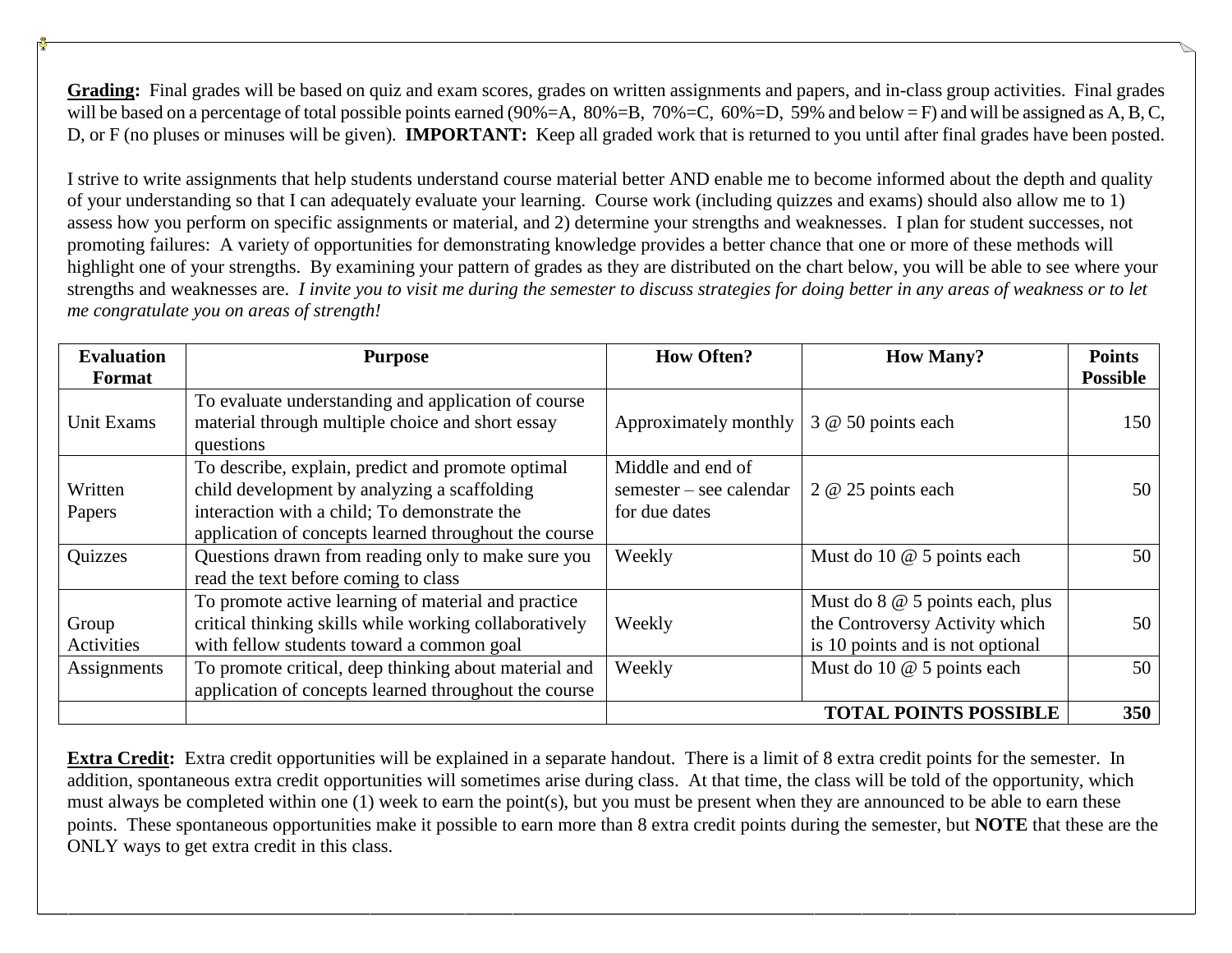**Academic Integrity at Penn State:** Academic integrity includes a commitment not to engage in or tolerate acts of falsification, misrepresentation or deception. Such acts of dishonesty include cheating or copying, plagiarizing, submitting another persons' work as one's own, using Internet sources without citation, fabricating field data or citations, "ghosting" (taking or having another student take an exam), stealing examinations, tampering with the academic work of another student, facilitating other students" acts of academic dishonesty, etc. Students charged with a breach of academic integrity will receive due process and, if the charge is found valid, academic sanctions may range, depending on the severity of the offense, from F for the assignment to F for the course. The University"s statement on academic integrity, from which the above statement is drawn, is available at<http://www.psu.edu/dept/oue/aappm/G-9.html>

**Email Etiquette – 6 Rules:** To practice your formal communication skills, be sure to use the following guidelines for contacting your professors via email.

- 1. Use the subject line to list which course or what you are emailing about. Ex., "Subject: HDFS 229" or "Subject: Advising"
- 2. Make it personal; always include a salutation (greeting). Ex., "Dear Dr. Barry," or "Dr. Barry," or "Hi Dr. Barry,"
- 3. Use proper spelling, grammar, and punctuation. This is VERY important! Unless you are text messaging your friend (and an email is most certainly NOT a text message), then use proper sentence structure and formatting so that your message can be clearly understood. See also No. 4 below.
- 4. Read the email before you send it. Yes, email must be proofread! In any kind of professional environment, careless email mistakes are avoidable. You don"t want to be misunderstood or make a bad impression. See also No. 3 above.
- 5. Do not write in ALL CAPITALS.

IF YOU WRITE IN ALL CAPITALS IT SEEMS AS IF YOU ARE SHOUTING. It is harder to read and can also be annoying. Save the capitals for specific words or sentences that require emphasis, and use them sparingly.

6. Use a signature (closing).

As a courtesy to your recipient, include your name at the bottom of the message. Depending on which email address you are sending from or how you have your email address formatted, your name might not be evident from your email unless you include it.

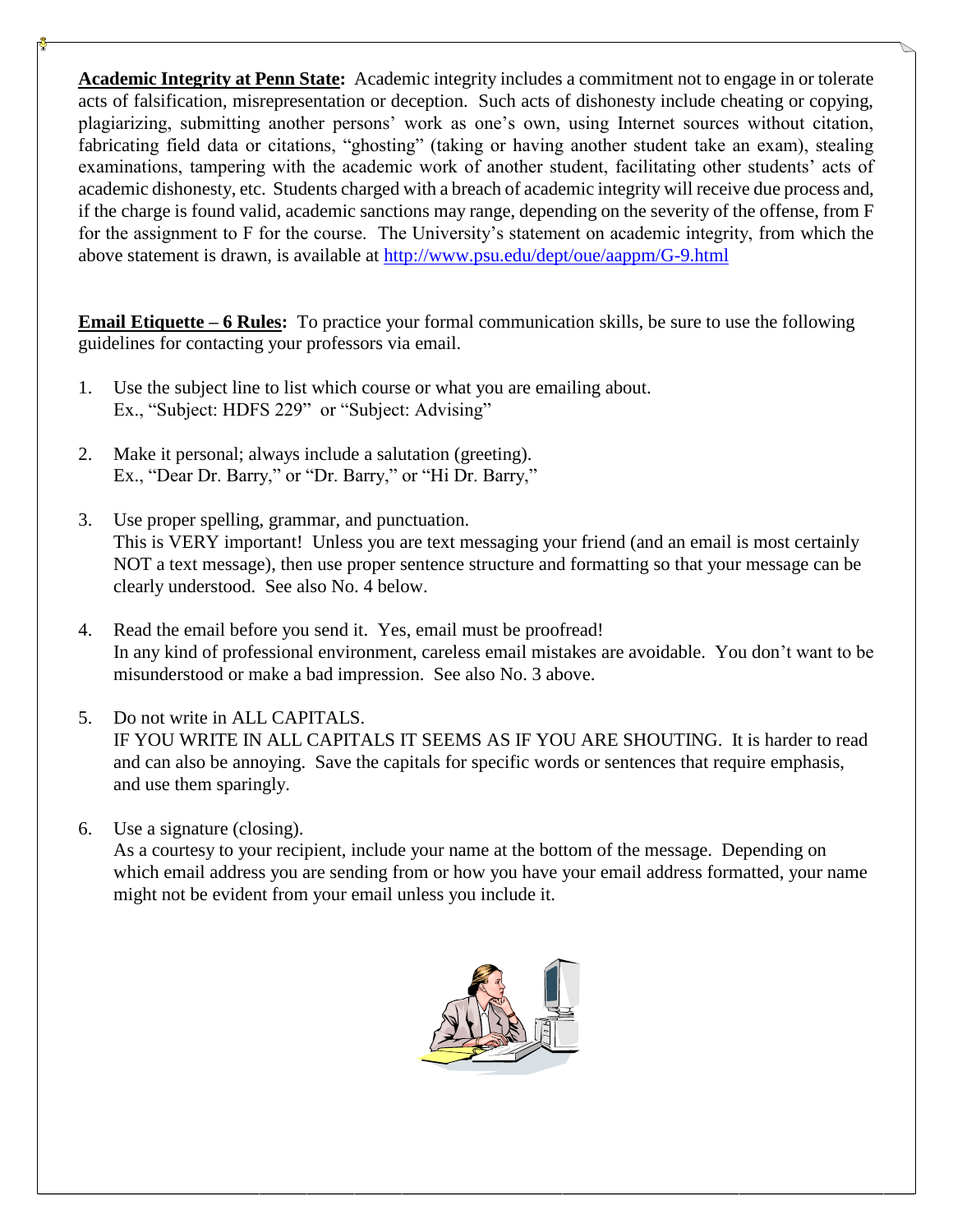# Bankov Stan Stan Kore Markov Stan Kore Stan Kore Stan **HDFS 229: Infant and Child Development Instructor: Dr. E. S. Barry 卷 Fall, 2007 卷**

# **COURSE CALENDAR and OUTLINE**

\*Please note this is an approximate schedule of readings and course activities. Changes may be made at any time, so it is important to attend each class. The reading assignment for each class period should be read before coming to class.

| Date                   | Topic                                                                                        | <b>Reading Assignment</b>                                                     |
|------------------------|----------------------------------------------------------------------------------------------|-------------------------------------------------------------------------------|
| August 28 (Class 1)    | <b>First Class Day</b><br>Introduction to class                                              | None                                                                          |
|                        | $I_{\cdot}$<br>Child Development<br>A. Definition<br>B. History<br>C. Domains of development | Chapter 1, pp. 9-10<br>Chapter 1, pp. 13-18                                   |
| September 4 (Class 2)  | D. Vocabulary<br>E. Theories of Child Development<br>1. Piaget                               | Chapter 2, pp. 25-27<br>Chapter 2, pp. 33-34                                  |
|                        | 2. Information Processing<br>3. Vygotsky                                                     | Chapter 2, pp. 34<br>Chapter 2, pp. 38-39                                     |
| September 11 (Class 3) | 4. Learning and Social Learning Theory<br>5. Evolutionary Theory<br>6. Bronfenbrenner        | Chapter 2, pp. 31-32<br>Chapter 2, pp. 35-36, Box 2-1<br>Chapter 2, pp. 36-38 |
|                        | F. Methodology<br>1. Research designs                                                        | Chapter 2, pp. 43-48, Box 2-2<br>(correlations and experiments only)          |
| September 18 (Class 4) | 2. Developmental research designs                                                            | Chapter 2, pp. 48-50                                                          |
|                        | II. Heredity & Environment<br>A. Heredity<br><b>B.</b> Behavioral Genetics                   | Chapter 3, pp. 64-65<br>Chapter 3, pp. 72-78                                  |
|                        | III. Pregnancy and Prenatal Development<br>A. Conception<br>B. Stages of development         | Chapter 3, pp. 59-62<br>Chapter 4, pp. 87-92                                  |
| September 25 (Class 5) | C. Environmental hazards<br>D. Monitoring prenatal development                               | Chapter 4, pp. 85-86, 93-102<br><b>Box 4-1</b>                                |
|                        | <b>END OF TEST 1 MATERIAL</b>                                                                |                                                                               |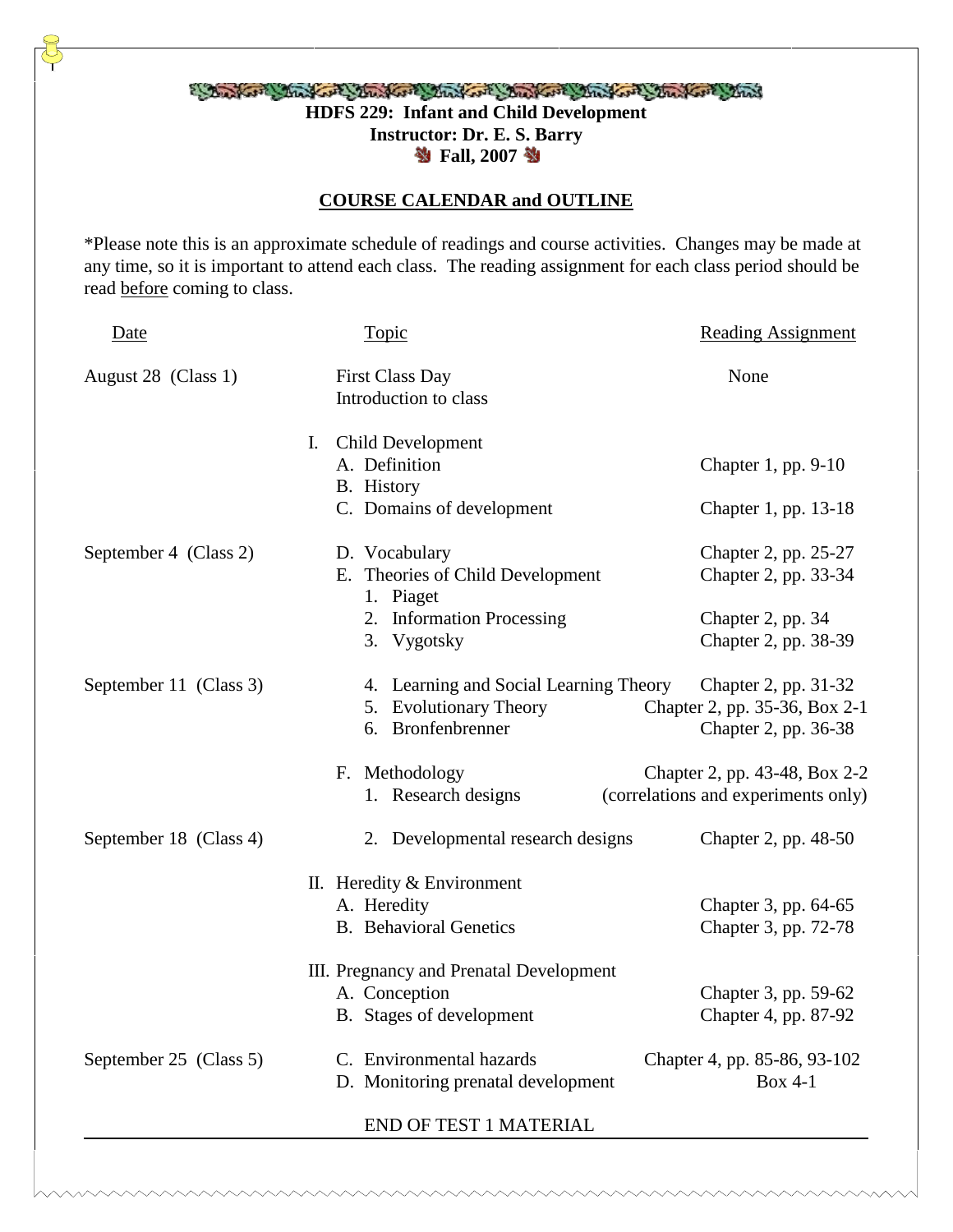| Sept. $25$ (con't)<br>IV. Childbirth and the Newborn<br>Chapter 5, pp. 111<br>A. Stages of Childbirth<br>October 2 (Class 6)<br>Test $1$ – Chapters 1, 2, 3, 4<br>Bring #2 pencil<br>Oct. 2 $(con't)$<br>B. Methods of Delivery<br>Chapter 5, pp. 114-116, 117-121, Box 5-2<br>C. The Newborn<br>D. Low Birth Weight Babies<br>Chapter 5, pp. 122-124<br>V. The First Three Years<br>October 9 (Class 7)<br>A. Physical development<br>Chapter 6, pp. 133-138<br>Chapter 6, pp. 142-147<br>1. Growth of body and brain<br>2. Motor development<br>3. SIDS<br>October 16 (Class 8)<br>B. Cognitive development<br>1. Memory<br>Chapter 7, pp. 164-165, 168-169<br>Chapter 7, pp. 178-180, 182-186, Box 7-2<br>Chapter 7, pp. 187-190, 192, 193-194<br>2. Language<br><b>Scaffolding Paper I due during class time</b><br>C. Social development<br>October 23 (Class 9)<br>1. Emotions<br>2. Temperament<br>Chapter 8, pp. 211, 214-219<br>3. Attachment<br>4. Bidirectionality of influence<br>5. Effect of child care<br>Chapter 8, pp. 229-233<br>October 30 (Class 10)<br>VI. Early Childhood<br>Chapter 9, pp. 241-243, 246-248, 250-253<br>A. Physical development<br><b>END OF TEST 2 MATERIAL</b><br>Oct. $30$ (con't)<br>B. Cognitive development<br>1. Piaget<br>2. Vygotsky<br>Test 2, Chapters 5, 6, 7, 8, 9<br>Bring #2 pencil<br>November 6 (Class 11)<br>Nov. $6$ (con't)<br>Chapter 7, pp. 194-195,<br>3. Language<br>Chapter 10, pp. 282-283, 285-287<br>4. Memory<br>Chapter 10, pp. 270-274, Box 10-1<br>5. Theory of mind |  |                                                                                                      |
|---------------------------------------------------------------------------------------------------------------------------------------------------------------------------------------------------------------------------------------------------------------------------------------------------------------------------------------------------------------------------------------------------------------------------------------------------------------------------------------------------------------------------------------------------------------------------------------------------------------------------------------------------------------------------------------------------------------------------------------------------------------------------------------------------------------------------------------------------------------------------------------------------------------------------------------------------------------------------------------------------------------------------------------------------------------------------------------------------------------------------------------------------------------------------------------------------------------------------------------------------------------------------------------------------------------------------------------------------------------------------------------------------------------------------------------------------------------------------------------------------------------------------------------------|--|------------------------------------------------------------------------------------------------------|
|                                                                                                                                                                                                                                                                                                                                                                                                                                                                                                                                                                                                                                                                                                                                                                                                                                                                                                                                                                                                                                                                                                                                                                                                                                                                                                                                                                                                                                                                                                                                             |  |                                                                                                      |
|                                                                                                                                                                                                                                                                                                                                                                                                                                                                                                                                                                                                                                                                                                                                                                                                                                                                                                                                                                                                                                                                                                                                                                                                                                                                                                                                                                                                                                                                                                                                             |  |                                                                                                      |
|                                                                                                                                                                                                                                                                                                                                                                                                                                                                                                                                                                                                                                                                                                                                                                                                                                                                                                                                                                                                                                                                                                                                                                                                                                                                                                                                                                                                                                                                                                                                             |  | Chapter 5, pp. 112-114, Box 5-1                                                                      |
|                                                                                                                                                                                                                                                                                                                                                                                                                                                                                                                                                                                                                                                                                                                                                                                                                                                                                                                                                                                                                                                                                                                                                                                                                                                                                                                                                                                                                                                                                                                                             |  | Chapter 6, pp. 147-153, Box 6-1<br>Chapter 6, pp. 155-158, Box 6-2                                   |
|                                                                                                                                                                                                                                                                                                                                                                                                                                                                                                                                                                                                                                                                                                                                                                                                                                                                                                                                                                                                                                                                                                                                                                                                                                                                                                                                                                                                                                                                                                                                             |  |                                                                                                      |
|                                                                                                                                                                                                                                                                                                                                                                                                                                                                                                                                                                                                                                                                                                                                                                                                                                                                                                                                                                                                                                                                                                                                                                                                                                                                                                                                                                                                                                                                                                                                             |  |                                                                                                      |
|                                                                                                                                                                                                                                                                                                                                                                                                                                                                                                                                                                                                                                                                                                                                                                                                                                                                                                                                                                                                                                                                                                                                                                                                                                                                                                                                                                                                                                                                                                                                             |  | Chapter 8, pp. 201-202, 204-205<br>Chapter 8, p. 206-210, Box 8-1<br>Chapter 8, pp. 219-222, Box 8-2 |
|                                                                                                                                                                                                                                                                                                                                                                                                                                                                                                                                                                                                                                                                                                                                                                                                                                                                                                                                                                                                                                                                                                                                                                                                                                                                                                                                                                                                                                                                                                                                             |  |                                                                                                      |
|                                                                                                                                                                                                                                                                                                                                                                                                                                                                                                                                                                                                                                                                                                                                                                                                                                                                                                                                                                                                                                                                                                                                                                                                                                                                                                                                                                                                                                                                                                                                             |  |                                                                                                      |
|                                                                                                                                                                                                                                                                                                                                                                                                                                                                                                                                                                                                                                                                                                                                                                                                                                                                                                                                                                                                                                                                                                                                                                                                                                                                                                                                                                                                                                                                                                                                             |  | Chapter 10, pp. 265-270<br>Chapter 10, pp. 281-282, 284-285                                          |
|                                                                                                                                                                                                                                                                                                                                                                                                                                                                                                                                                                                                                                                                                                                                                                                                                                                                                                                                                                                                                                                                                                                                                                                                                                                                                                                                                                                                                                                                                                                                             |  |                                                                                                      |
|                                                                                                                                                                                                                                                                                                                                                                                                                                                                                                                                                                                                                                                                                                                                                                                                                                                                                                                                                                                                                                                                                                                                                                                                                                                                                                                                                                                                                                                                                                                                             |  | Chapter 10, pp. 276-279, Box 10-2                                                                    |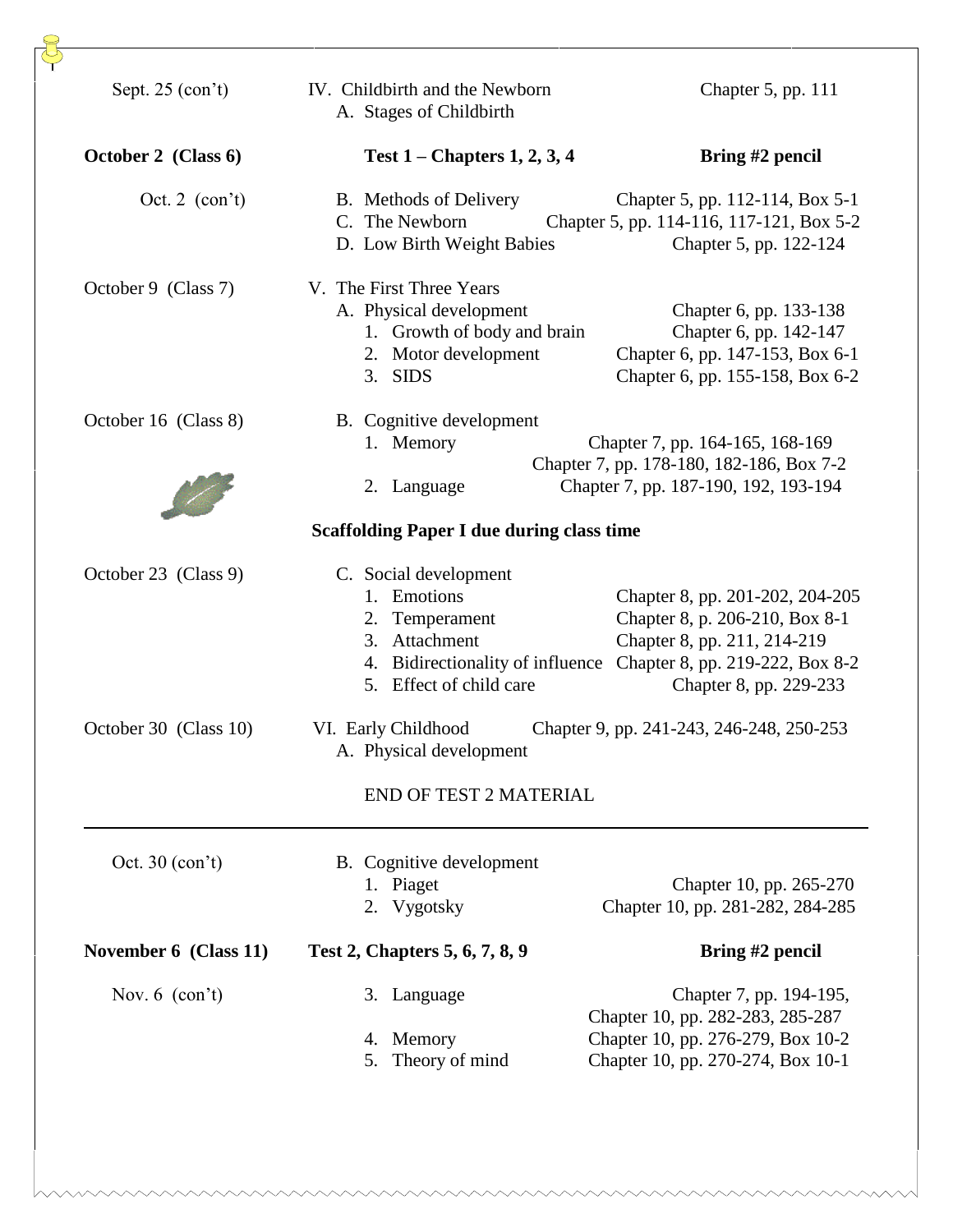|                        |                                                                                                                                       | ***NOTE: Test will begin at 6:00 p.m. No one will be admitted after the first person leaves***                                               |
|------------------------|---------------------------------------------------------------------------------------------------------------------------------------|----------------------------------------------------------------------------------------------------------------------------------------------|
| <b>December 18</b>     | Final Exam (Test 3) Chapters 10-14                                                                                                    | Bring #2 pencil                                                                                                                              |
|                        | LAST CLASS DAY, END OF TEST 3 MATERIAL                                                                                                |                                                                                                                                              |
| December 11 (Class 15) | C. Social development<br>1. Self-esteem and emotions<br>Child in the family<br>2.<br>3.<br>Siblings<br>4. Peer group<br>5. Resilience | Chapter 14, pp. 379-381<br>Chapter 14, pp. 381-384, 386-390<br>Chapter 14, pp. 390-391<br>Chapter 14, pp. 392-398<br>Chapter 14, pp. 402-403 |
|                        | Scaffolding paper II due during class time                                                                                            |                                                                                                                                              |
| December 4 (Class 14)  | B. Cognitive development<br>1. Piaget<br>Memory<br>2.<br>3. IQ testing<br>4. Language<br>5. Influences on school achievement          | Chapter 13, pp. 345-348<br>Chapter 13, pp. 350-352<br>Chapter 13, pp. 352-356<br>Chapter 13, pp. 357-359<br>Chapter 13, pp. 360-366          |
|                        | VII. Middle Childhood<br>A. Physical development<br>1. Growth norms<br>Obesity<br>2.<br>3. Dangers                                    | Chapter 12, pp. 331-334                                                                                                                      |
| November 27 (Class 13) | VI. Early Childhood<br>C. Social development (con't)<br>4. Gender identity<br>5. Play                                                 | Chapter 8, pp. 211-213;<br>Chapter 11, pp. 299-305<br>Chapter 11, pp. 305-309                                                                |
| November 20            | No Class – Fall Break (Have fun!!)                                                                                                    |                                                                                                                                              |
| November 13 (Class 12) | C. Social development<br>1. Self-concept<br>2. Discipline<br>3. Parenting styles                                                      | Chapter 11, pp. 295-299<br>Chapter 11, pp. 309-312, Box 11-1<br>Chapter 11, pp. 312-314                                                      |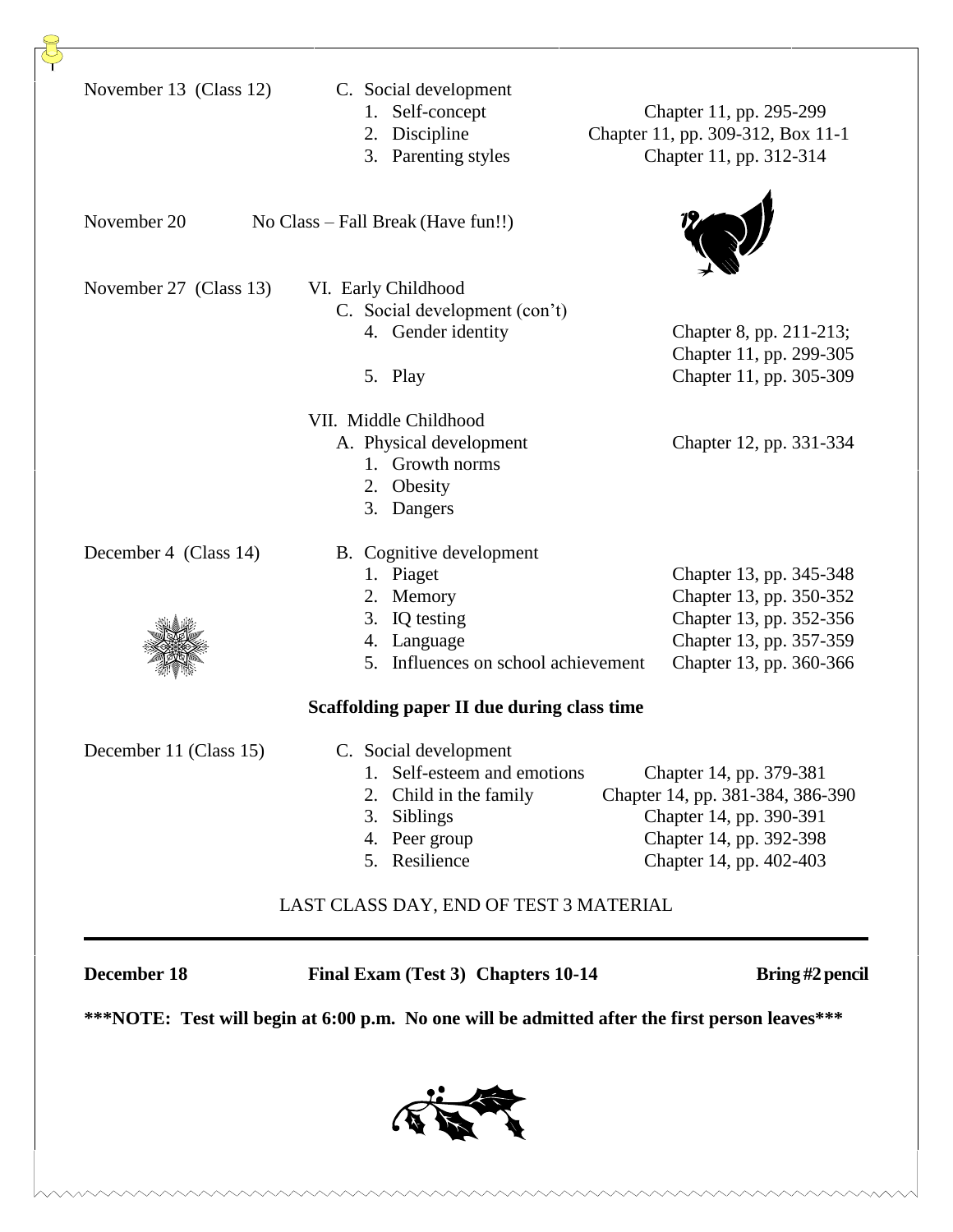## **Homework 2 (5 points)**

#### Instructions

Explain briefly (in your own words) which of the following theories you understand LEAST. What do you find difficult about it? What questions(s) do you have about the theory? What information would you need to have a better understanding of this theory?

| Learning and/or Social Learning Theories |
|------------------------------------------|
| <b>Evolutionary Theory</b>               |
| <b>Bronfenbrenner</b>                    |
|                                          |

This should be at least ½ page, typewritten, double-spaced. Write clearly and make sure your paper is well organized. Use good grammar, complete sentences, and correct punctuation.



### Grading Rubric

Your assignment will be awarded points according to the following criteria:

|   | <b>SCORE   HOW SCORE IS DETERMINED</b>                                                  |
|---|-----------------------------------------------------------------------------------------|
| 5 | Details provided, all questions answered, good organization, error-free writing, length |
| 4 | Missing one to two of above criteria.                                                   |
| 3 | Missing two to three of above criteria                                                  |
| 2 | Missing three to four of above criteria                                                 |
|   | Addresses the spirit of instructions, but few of above criteria                         |
| 0 | No paper turned in or paper is off-topic                                                |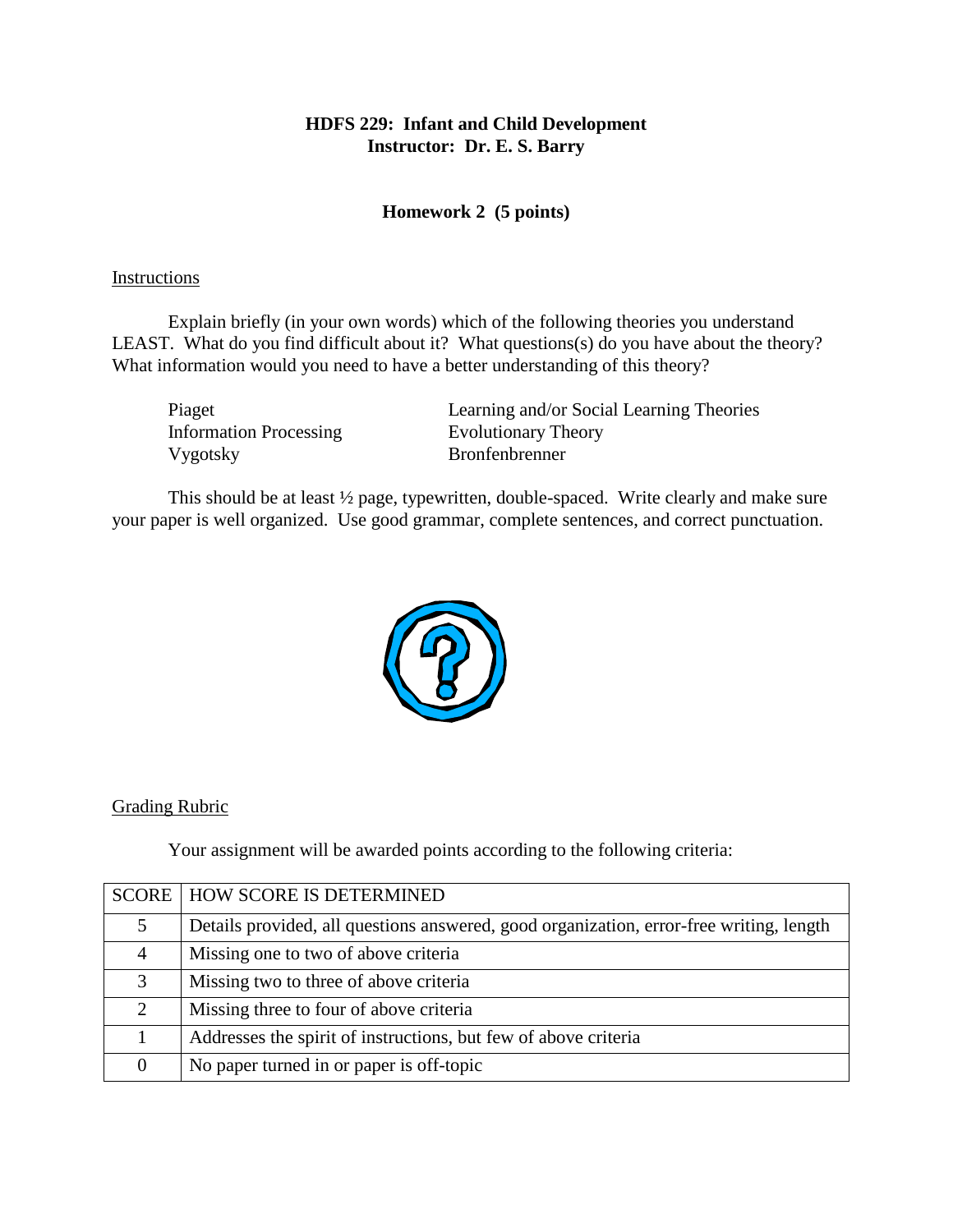### **Homework 3 (5 points)**

Read the following situation related to your reading, and answer the questions that follow it.

# **When Twins Marry Twins**

Written by Deborah E. Allen

Sally Thompson meets Harry Branaugh in her junior year at a small liberal arts college in Pennsylvania. It's a case of love at first sight. In the spring of their senior year, they both have been lucky enough to find jobs in the Pittsburgh area, so they plan to get married in the June following graduation.

At their wedding rehearsal dinner, Sally's twin sister Emma meets Harry's twin brother Ken for the first time. It's a case of love at first sight. As Sally and Harry have their first serious argument about who should have told whom about having a twin (and exactly when), Emma and Ken make plans for the evening that don't include the rest of the family. Three months later, they also decide to get married.

The couples keep in touch, and 3 years later Sally and Emma are delighted to discover that they are both expecting (could it be twins?). Emma's due date is in October, and Sally's in December. On December 12th, seventeen hours into labor, Sally is no longer sure she's delighted about the prospect of motherhood, and begins to worry about the child she's about to deliver.

"Why didn't you think of it sooner?" she says to Harry, gripping his arm rather severely. "Identical twins should never marry identical twins. Our child's going to look just like Emma and Ken's little boy." Her first impression of Kenneth, Jr. she recalls, was that he had the sort of face that only a mother and father could love.

Two hours later, Sally is scared to take a look at her new baby.

### **Questions to ponder (answer on a separate piece of paper):**

- 1) Will their child look just like his or her "double cousin," Ken, Jr.? Why or why not? Give specific reasons for your answer.
- 2) Assuming that Sally is right and the children will look identical, will they also have similar personalities, behavior, and attitudes? Once again, be specific in your response.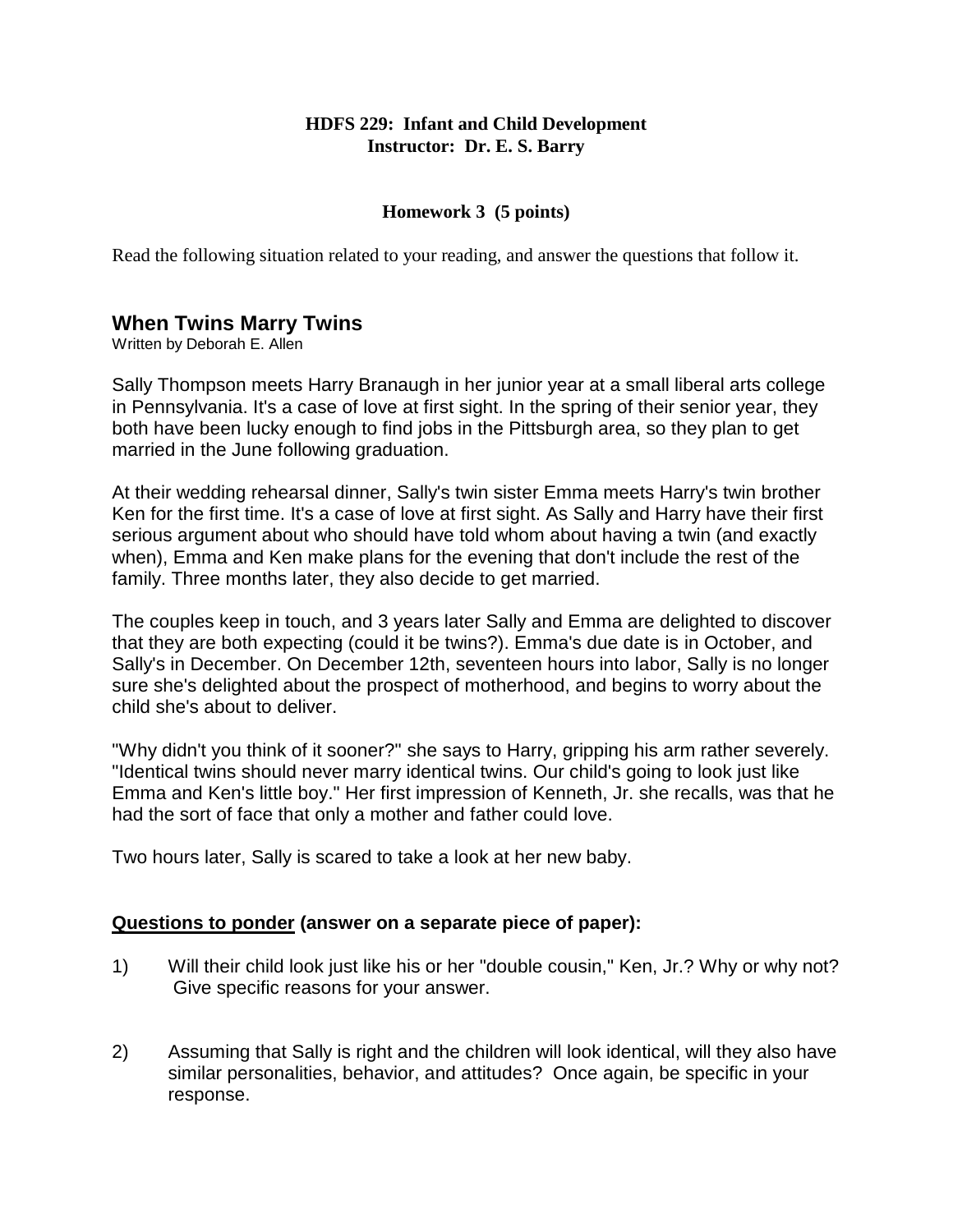Adapted with slight modifications from



"http://www.udel.edu/pbl/curric/biology-prob.html" Last updated Feb. 5, 1999. Copyright Saunders College Publishing, 1999.

# Grading Rubric

Your assignment will be awarded points according to the following criteria:

|               | <b>SCORE   HOW SCORE IS DETERMINED</b>                                                                         |
|---------------|----------------------------------------------------------------------------------------------------------------|
| 5             | Clear and concise explanations with specific reasons, all questions completely<br>answered, error-free writing |
|               |                                                                                                                |
| 4             | Missing one to two of above criteria                                                                           |
| $\mathcal{R}$ | One question answered, one partially answered or both mostly answered                                          |
| $\mathcal{D}$ | Brief and partial response to both questions                                                                   |
|               | Brief and partial response to only one question                                                                |
|               | No paper turned in or paper is off-topic                                                                       |

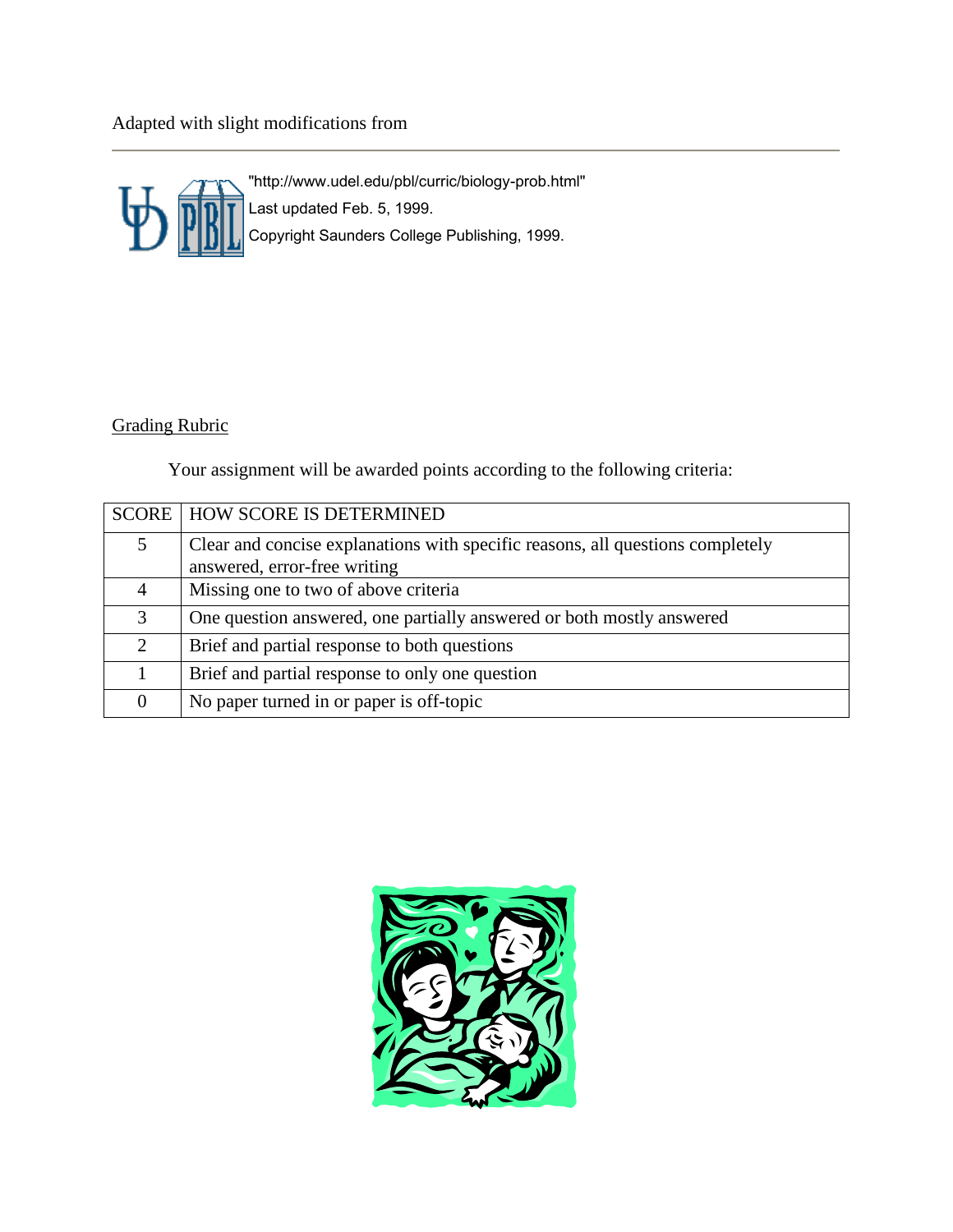#### **SCAFFOLDING PAPER I – DUE OCTOBER 16, 2007**

HDFS 229: Infant and Child Development Instructor: Dr. E. S. Barry

**Purpose:** This paper is intended primarily to allow you to put into practice two of the four goals of studying child development -- to **describe** and **predict** a child"s development. Specifically, you will:

Become familiar with Vygotsky"s notion of **scaffolding** through practical experience; Interact with an actual child;

Predict what the child will be able to do during your interaction;

Practice observation skills, recording details of your interaction with the child;

Describe the developmental level of the child during the interaction;

List steps the child took to complete the task;

State the amount and kinds of assistance you provided to help the child; and

Communicate your experience to others in a well-written paper.

**Instructions:** Your assignment is to interact with a child (aged between 2 years and 10 years) and to demonstrate the Vygotskian concept of **scaffolding**. In order to do so, you should choose a task (described in class) to do with the child. You should choose a task that is somewhat above the child"s level of ability (not one that the child can complete by herself/himself, but not one that is too difficult for the child to do, even with help).

**First**, have the child attempt the task by herself/himself. **Note** how far the child gets in completing the task. **Then**, provide guidance for the child to help him or her complete the task. Record **details** of the type and amount of guidance that you provided. **Write** a paper describing your experience and what kind of difference it made in the child"s ability to complete the task. Include the details of what the child did, what you did, how did you adjust your guidance to fit the child"s needs, etc.

Keep in mind that the task should be age-appropriate for the child, as discussed in class. If you have any questions or need help coming up with a task, *please see me*. Also, be prepared in case the child does not cooperate fully. Anything can happen when working with children! Give yourself time to acquaint yourself with the child (if you don"t know the child well), and make sure you allow yourself time to try the task again, or even to try another task.

**Format:** The paper should be at least **3-4 pages long, typewritten, double-spaced**. Make sure to use 12 point font and 1" margins.

**Due Date:** The paper is due **at 6:00 p.m.** on **October 16**. Papers turned in after this time will be considered late. FIVE POINTS WILL BE DEDUCTED FOR EACH DAY THE PAPER IS LATE. **If you want to finish the paper early for my review,** *I will be happy to read an early paper and give you suggestions for improvement, if needed.* If you choose to do so, I need to receive early papers by **October 2.**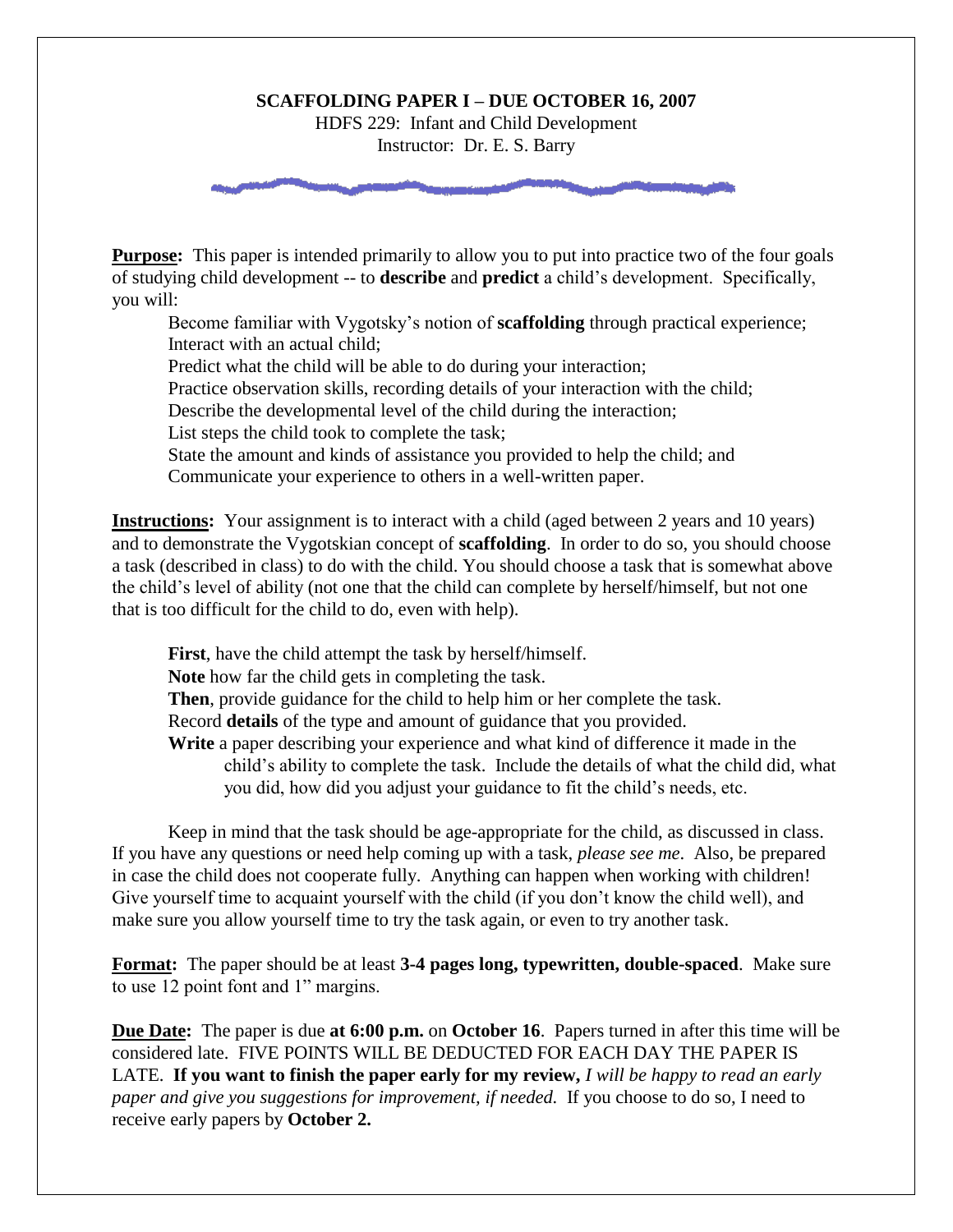**Grading:** Make sure to include the following information in your paper, organized in a way that makes sense. Point values for grade determination also appear below:

| <b>INFORMATION TO INCLUDE</b>                                                          | <b>POINTS</b> |
|----------------------------------------------------------------------------------------|---------------|
| Description of the child (in general developmental terms, not a physical description!) | 4             |
| Predicted ability of the child before you begin working with the task (i.e., How much  |               |
| help do you think the child will require? What type of help will you need to give?)    | 3             |
| Detailed description of what the child could do on his/her own                         | 4             |
| Detailed description of what the child could do with your help (guidance)              |               |
| Report how you altered your assistance according to the child's need (identify the     |               |
| kind of guidance you provided for the child)                                           | 4             |
| Discussion of how the "reality" of this interaction met your expectations (from above  |               |
| - make sure to refer back to your developmental expectations)                          | 3             |
| Writing Style (organization, grammar, spelling, format, presentation, etc.)            |               |
| <b>TOTAL POINTS</b>                                                                    | 25            |





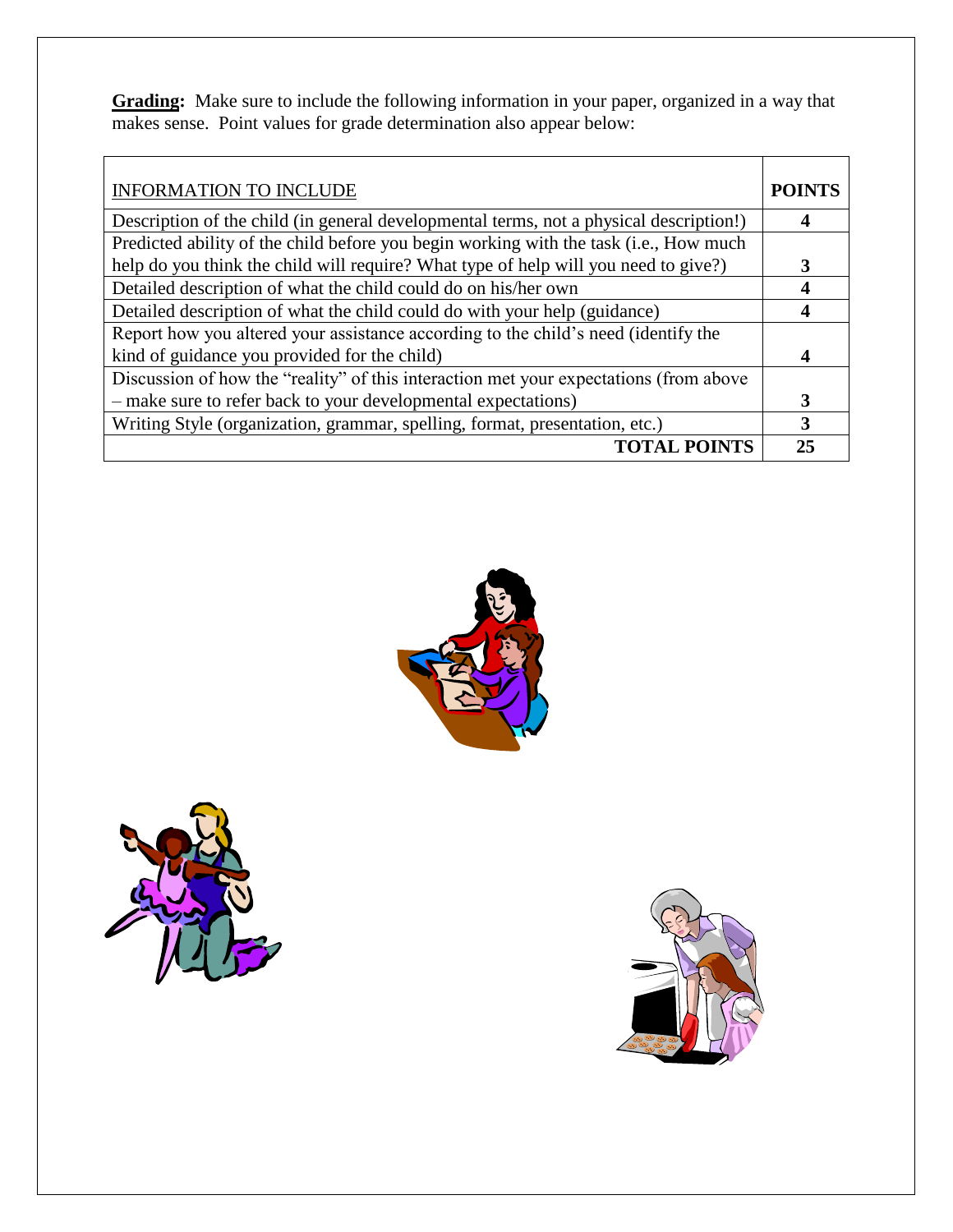#### **SCAFFOLDING PAPER II – DUE DECEMBER 4, 2007**

HDFS 229: Infant and Child Development Instructor: Dr. E. S. Barry

**Purpose:** This paper is intended as an opportunity for you to put into practice the other two goals of studying child development -- to **explain** and **optimize** a child"s development. Specifically, you will:

Reinforce your knowledge about Vygotsky"s notion of **scaffolding**;

Analyze the task you chose in terms of physical, cognitive, or social demands; Discuss this task in terms of how it is appropriate for the child's developmental level; Explain the child"s behavior during the scaffolding interaction using developmental terms; Compare your prediction to the actual outcome, using the task analysis to critically examine how realistic your expectations were;

Defend your definition of "successful" completion of the task as you think back on your experience. How is this definition different from your initial notion of success?

Compose examples of how what you learned in this experience could be used to help children optimize their development.

Practice communicating your experience to others in a well-written paper.

**Instructions:** Your assignment is to revisit your Scaffolding I paper. When you wrote that paper, you were *predicting* and *describing* the child"s development. Now you are to *explain* the child"s development and describe how to *promote optimal development* by analyzing your paper as a budding developmentalist. Use information from class and the textbook to accomplish this. You do not need to use any other sources or references for this paper.

**Format:** The paper should be at least **5-6 pages long, typewritten, double-spaced**. Make sure to use 12 point font and 1" margins. Remember that you are "rewriting" your Scaffolding I paper so at least 3-4 pages are already written, although they may need some revision. Keep in mind that you are not just adding to the end of the original paper. You must incorporate relevant additions throughout the paper.

**Due Date:** The paper is due **at 6:00 p.m.** on **December 4**. Papers turned in after this time will be considered late. FIVE POINTS WILL BE DEDUCTED FOR EACH DAY THE PAPER IS LATE. **If you want to finish the paper early for my review,** *I will be happy to read an early paper and give you suggestions for improvement, if needed.* If you choose to do so, I need to receive early papers by **Monday, November 26.**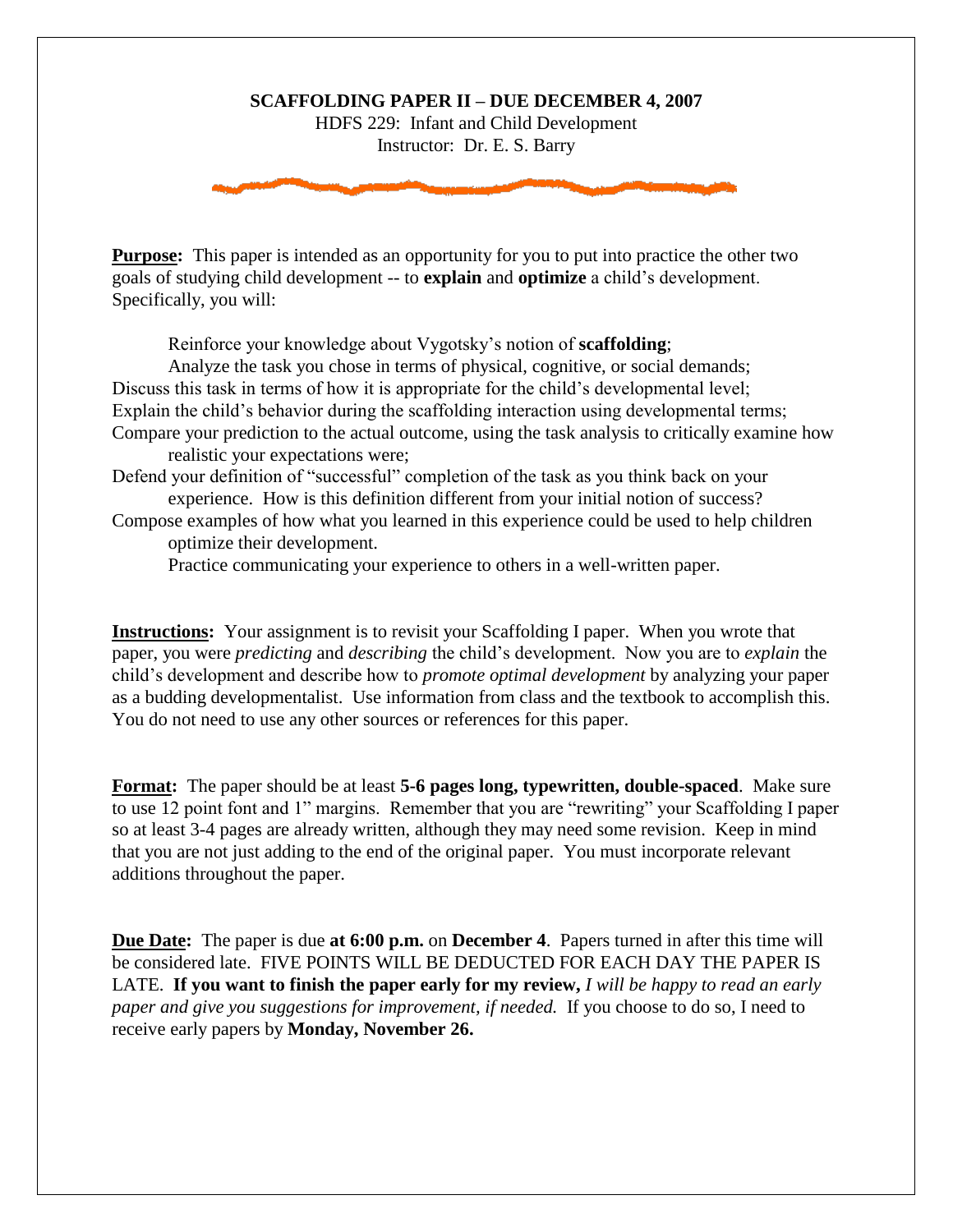**Grading:** Make sure to include the following information in your paper, organized in a way that makes sense. Point values for grade determination also appear below:

| <b>INFORMATION TO INCLUDE</b>                                                   | <b>POINTS</b> |
|---------------------------------------------------------------------------------|---------------|
| Analysis of the task demands (physical, cognitive, and/or social)               | 4             |
| Discussion of how the task demands match the child's developmental level        |               |
| Use of developmental terms to describe the child's work on the task             |               |
| Comparison of expected outcome to actual outcome                                |               |
| Definition and analysis of "successful" completion of the task                  | 3             |
| Examples of how to help children optimize development based on what you learned |               |
| during this experience                                                          |               |
| Writing Style (organization, grammar, spelling, format, presentation, etc.)     | 3             |
| <b>TOTAL POINTS</b>                                                             | 25            |





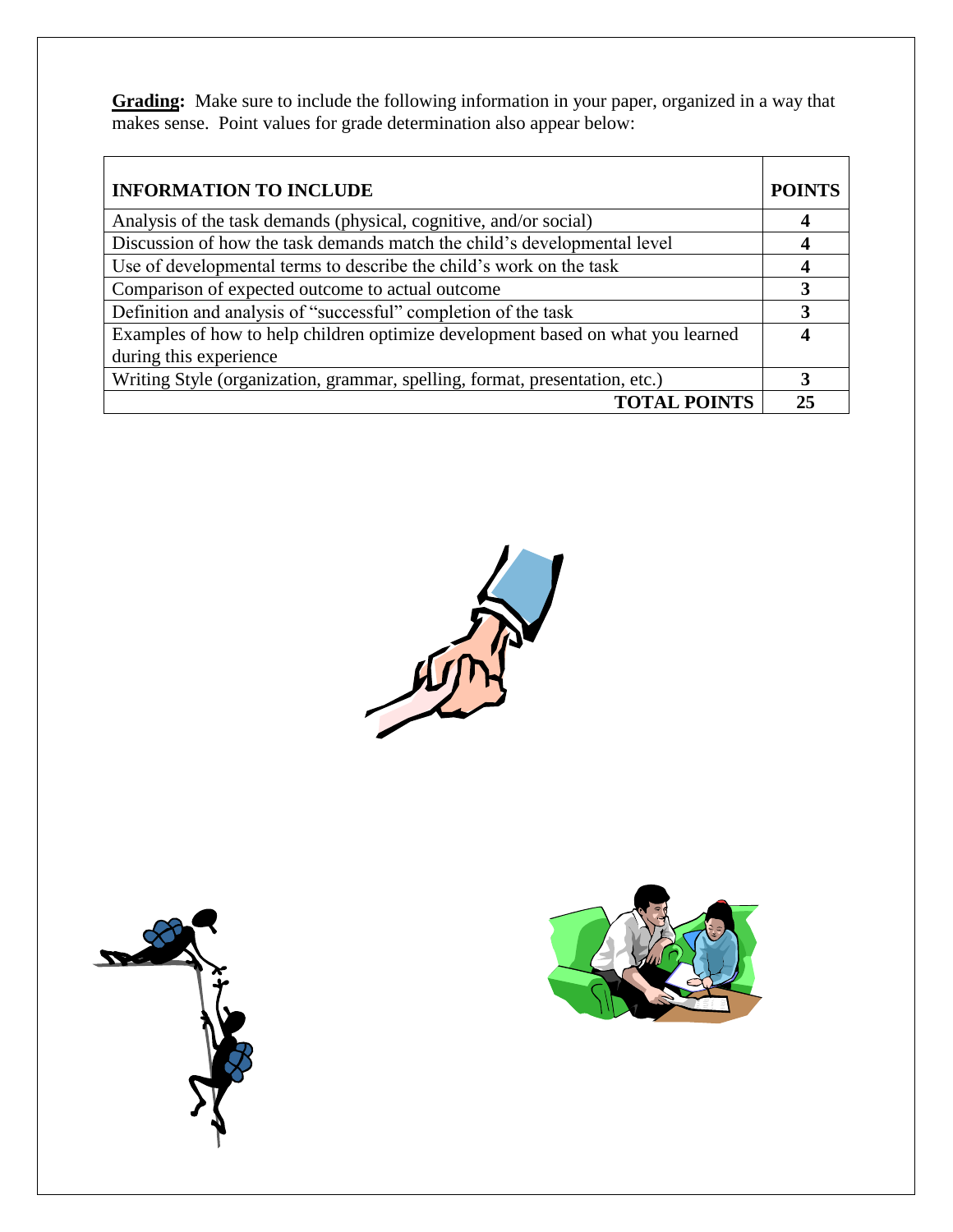#### **Group Activity 2 (5 points)**

Below each paragraph, write the name of the theory you believe best explains it. Underline or circle important words or clues in the paragraph that helped you make your decision:

- 1. Consider an infant who finds a sheet of newspaper for the first time. In an attempt to make sense out of this new experience, she runs through her repertoire of actions on objects. She applies her current structures (habitual patterns of behavior). She grasps the paper, hits it, sucks it, turns it over, shakes it, puts it over her head, and so on, in her attempts to fit this new object into something she already knows. However, a newspaper has certain characteristics foreign to her existing knowledge. She is forced to stretch or reorganize this existing knowledge in small ways. Her ideas about the way things sound when they are shaken must be altered to include the rustle of a newspaper. Similarly, the light weight and the new feel and sight make further demands on her comprehension of the world.
- 2. Shamini (11 months) notices great-grandmother snoring with open mouth. She makes a face with jaws open wide but mouth pulled down to form a small 'o' in reference to what was an extreme facial gesture. This causes enormous though slightly embarrassed hilarity in the rest of the family. Shamini responds directly to the laughing others, looking at their faces, laughing, and repeats her 'face' with great amusement several times.

\_\_\_\_\_\_\_\_\_\_\_\_\_\_\_\_\_\_\_\_\_\_\_\_\_\_\_\_\_\_\_\_\_\_

\_\_\_\_\_\_\_\_\_\_\_\_\_\_\_\_\_\_\_\_\_\_\_\_\_\_\_\_\_\_\_\_\_\_

\_\_\_\_\_\_\_\_\_\_\_\_\_\_\_\_\_\_\_\_\_\_\_\_\_\_\_\_\_\_\_\_\_\_

3. Consider what happens when a young boy first encounters the Dr. Dolittle story with the pushmi-pullyu, a horselike creature with a head at each end. The delighted child attends to the picture of the creature while ignoring other objects on the page and encodes it visually, as an image, or verbally, as a "pushmi-pullyu" or "two-headed horse." He processes this visual or verbal representation further as he compares it with previously stored information about horses or fantastic creatures such as unicorns. Furthermore, the child may derive certain implications about having two heads ("how does it know if it"s coming or going?"), store the new information in a way that allows him to recognize pushmi-pullyus on future occasions, and finally laugh. Later he draws a picture of the pushmi-pullyu and correctly retrieves its name when he shows it to his father.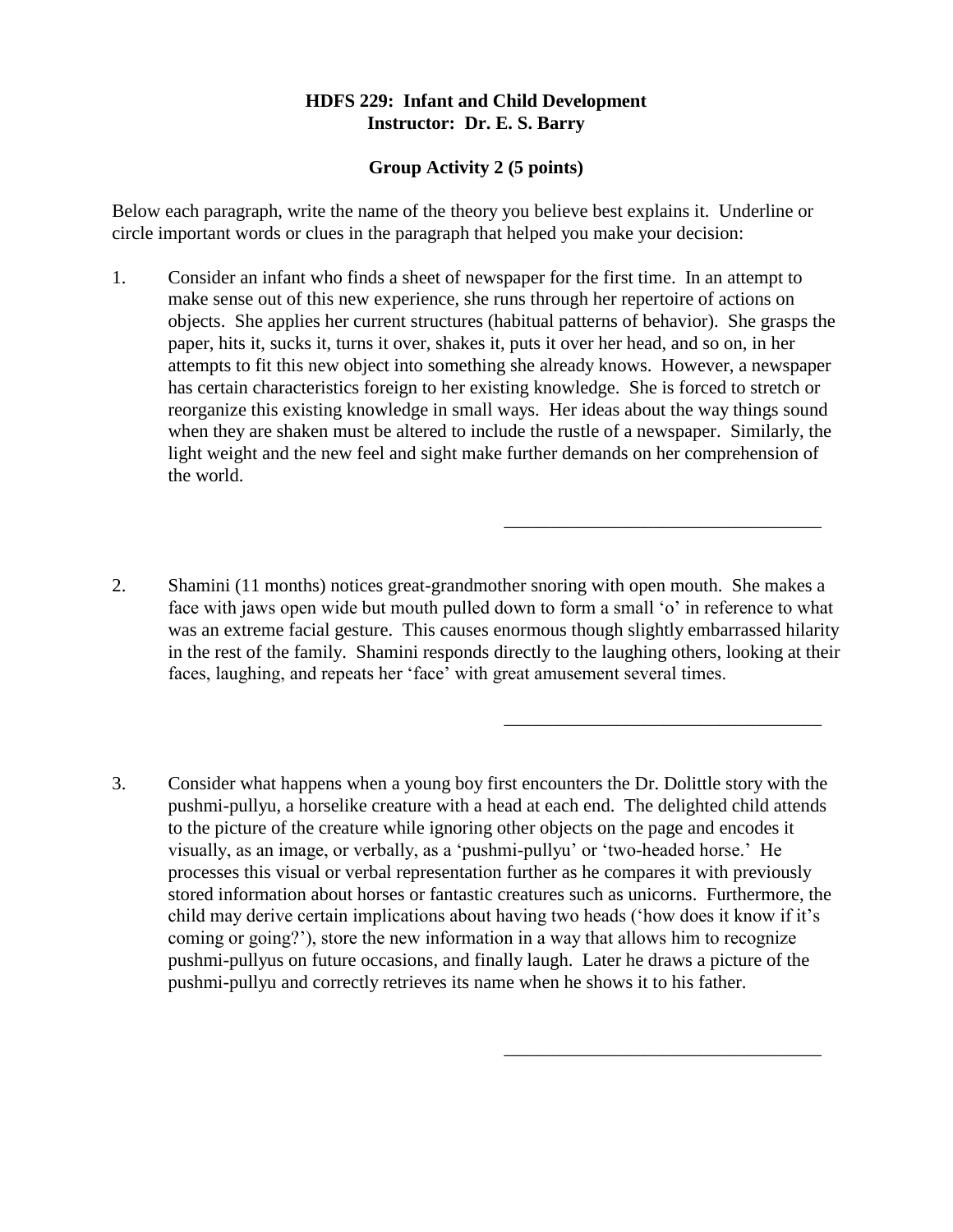Names of Group members (first name, last initial):

\*Stories slightly modified from Miller, P. H. (1993). *Theories of developmental psychology, 3rd Ed.* New York: W. H. Freeman and Company

\_\_\_\_\_\_\_\_\_\_\_\_\_\_\_\_\_\_\_\_\_\_\_\_\_\_\_\_\_\_ \_\_\_\_\_\_\_\_\_\_\_\_\_\_\_\_\_\_\_\_\_\_\_\_\_\_\_\_\_\_\_\_\_

\_\_\_\_\_\_\_\_\_\_\_\_\_\_\_\_\_\_\_\_\_\_\_\_\_\_\_\_\_\_ \_\_\_\_\_\_\_\_\_\_\_\_\_\_\_\_\_\_\_\_\_\_\_\_\_\_\_\_\_\_\_\_\_

 $\frac{1}{2}$  ,  $\frac{1}{2}$  ,  $\frac{1}{2}$  ,  $\frac{1}{2}$  ,  $\frac{1}{2}$  ,  $\frac{1}{2}$  ,  $\frac{1}{2}$  ,  $\frac{1}{2}$  ,  $\frac{1}{2}$  ,  $\frac{1}{2}$  ,  $\frac{1}{2}$  ,  $\frac{1}{2}$  ,  $\frac{1}{2}$  ,  $\frac{1}{2}$  ,  $\frac{1}{2}$  ,  $\frac{1}{2}$  ,  $\frac{1}{2}$  ,  $\frac{1}{2}$  ,  $\frac{1$